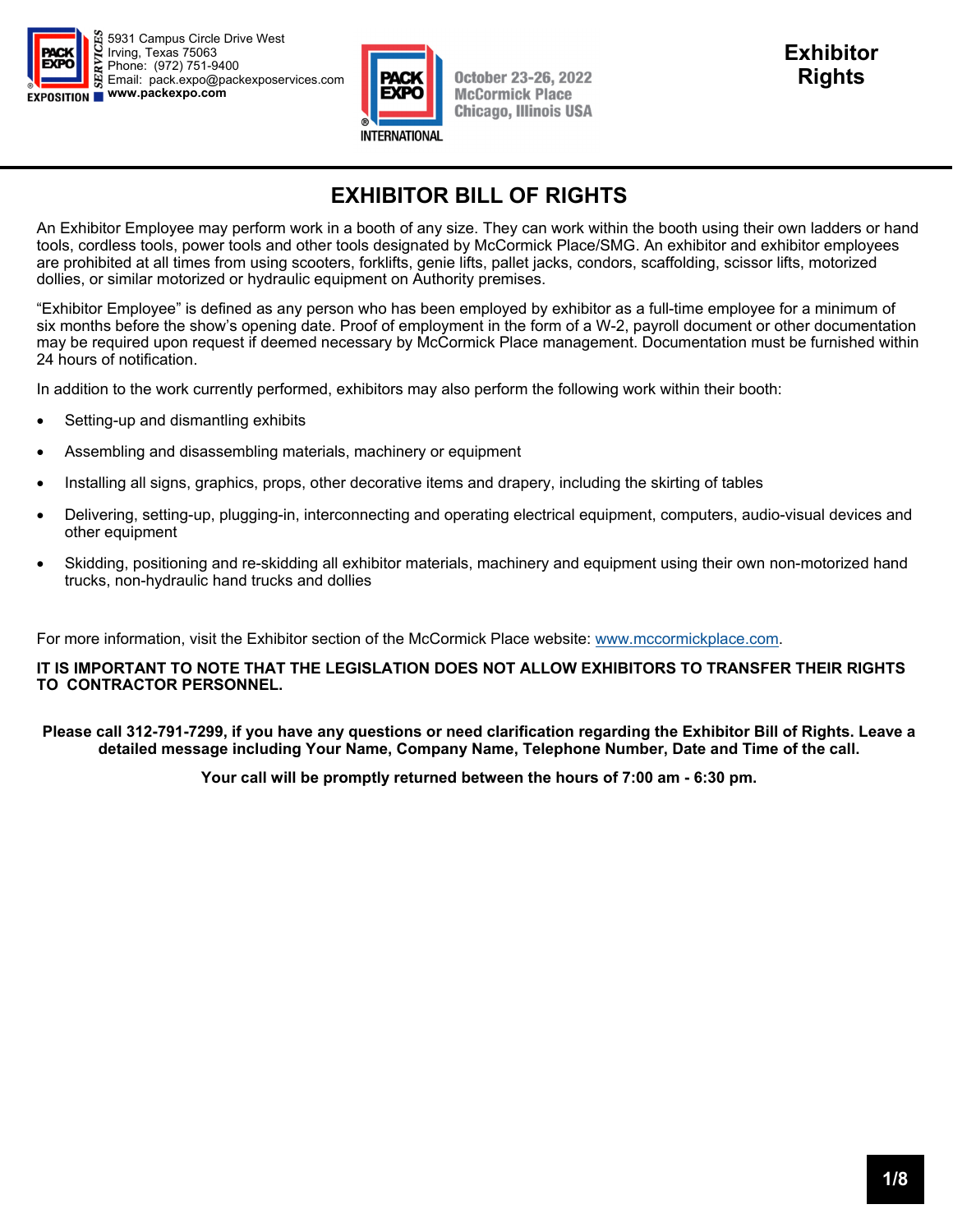



### **EXHIBITOR BILL OF RIGHTS COMMUNICATION/REVIEW PROCEDURE**

Greetings Exhibitors:

The Exhibitor Bill of Rights grant an exhibiting company's employee permission to perform work in a booth of any size, using their own ladders, hand tools, cordless tools, power tools and other tools approved by McCormick Place/SMG. An employee is defined as one who has been employed by the exhibiting company for six months or longer.

For more information, visit the Exhibitor section of the McCormick Place website: www.mccormickplace.com.

The Exhibitor Bill of Rights is the protection of your rights and the right to request a review of your invoices. If you have any questions or feel that your exhibitor rights are not being complied with please contact the following McCormick Place personnel via email or telephone. Be prepared to discuss the details of your experience and provide a written report and any documentation/invoices.

| <b>Exhibitor Rights Hotline</b> | 312-791-7299 |                             |
|---------------------------------|--------------|-----------------------------|
| Alichia Johnson                 | 312-791-7186 | ajohnson@mpea.com           |
| Patrick Allen                   | 312-791-6551 | pallen@mpea.com             |
| Tom Cassell                     | 312-617-0115 | tcassell@mccormickplace.com |

The following will occur upon request:

- You will be contacted within 5-7 business days.
- Your case will be reviewed by McCormick Place management.
- You will receive feedback from us no later than 30-days after all documentation has been submitted.
- Your written report will be submitted to the McCormick Place Advisory Council for review.

#### **CHICAGO IS NOW THE MOST CUSTOMER-FRIENDLY CONVENTION AND TRADE SHOW DESTINATION AND WE WILL ENSURE THAT YOUR "EXHIBITOR'S RIGHTS" ARE COMPLIED WITH.**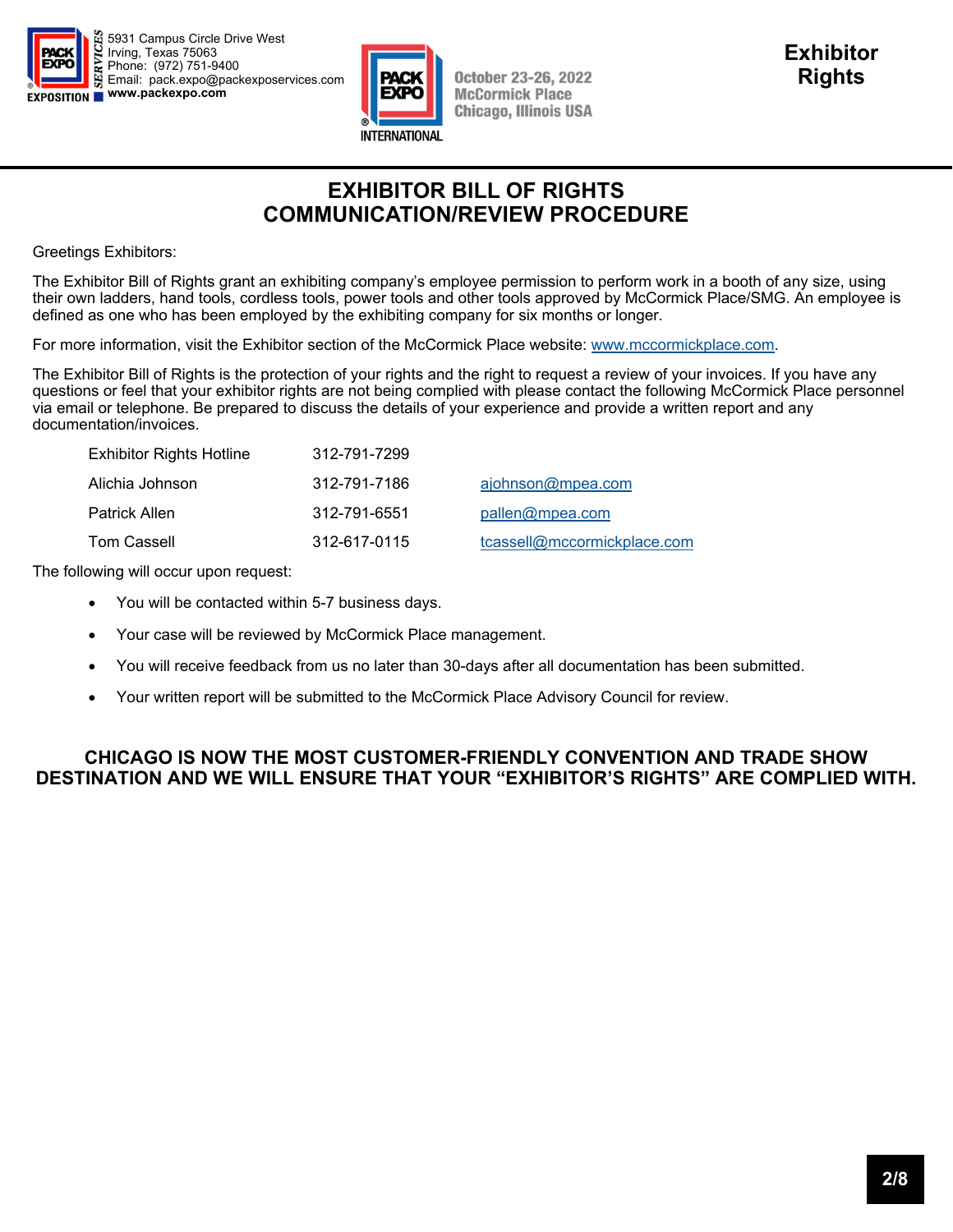



### **Exhibitor Booth Set-Up / Dismantle Information**

There are two options available to exhibitors to have their displays set-up and taken down at McCormick Place. Exhibitors can either set-up / dismantle their display with their own employees, or the exhibitor can hire union labor. The guidelines for both options are detailed below. If you have any questions, please contact PACK EXPO Services.

- Consistent with safety and the skills and training necessary to perform the task, as determined by the Authority, an exhibitor and exhibitor employees ("Exhibitor Employee" means any person who has been employed by the exhibitor as a full-time employee for a minimum of 6 months before the show's opening date) are permitted in a booth of any size with the use of the exhibitor's ladders and hand tools to:
	- Set-up and dismantle exhibits displayed on Authority premises;
	- Assemble and disassemble materials, machinery, or other equipment on Authority premises; and
	- $\mathfrak{u}$ ) Install all signs, graphics, props, other decorative items, and the exhibitor's own drapery, including the skirting of exhibitor tables, on the Authority's premises.
- 2) An exhibitor and exhibitor employees are permitted in a booth of any size to deliver, set-up, plug in, interconnect, and operate an exhibitor's electrical equipment, computers, audio-visual devices, and other equipment.
- 3) An exhibitor and exhibitor employees are permitted in a booth of any size to skid, position, and re-skid all exhibitor material, machinery, and equipment on Authority premises.
- 4) **Please note: An exhibitor and exhibitor employees are prohibited at any time from using scooters, forklifts, genie lifts, pallet jacks, condors, scissor lifts, motorized dollies, or similar motorized or hydraulic equipment on Authority premises.**

## **Union Jurisdictions at McCormick Place**

Should you choose to utilize a contractor for your labor, the following guidelines apply at McCormick Place. (See McCormick Place forms for jurisdictions pertaining to services provided by McCormick Place.):

McCormick Place is a union building, and jurisdictions are clearly established. Straight Time, Overtime and Double Time Labor Invoicing will be in compliance per MPEA Legislation.

Above all, there should be no need for disputes. If there is a disagreement, contact your PACK EXPO Services Floor Manager, They will contact the appropriate contractor, who will take up the matter with the appropriate union official. There are established procedures for settling disagreements and using them will prevent problems.

**RIGGERS**—Responsible for uncrating, unskidding, positioning and reskidding of all machinery.

**TEAMSTERS**—Responsible for the handling of all material (except machinery) in and out of the exhibit hall.

**DISPLAY LABOR (Unified Labor Force Combining Carpenters and Decorators)—**Responsible for uncrating of exhibits and display materials; installing and dismantling exhibits, including cabinets, fixtures, shelving units, furniture; laying of floor tile and carpets; hanging and installation of non-electric signs, recrating of exhibits and machinery; installing and dismantling scaffolding, bleachers and ganging of chairs; installing of all drape, cloth and/or tacked fabric panels; and Velcro signs.

**MILLWRIGHTS—**Responsible for installing, dismantling, repair and reassembly of machines.

**HANGING SIGNS**—Depending on the type of hanging sign, it will be assembled and installed by decorators or electricians. See the hanging sign form and/or McCormick Place forms for jurisdictions.

**CLEANING/PORTER SERVICE—**PACK EXPO Services is the exclusive cleaning contractor. No other cleaning services, including exhibitor appointed contractors are allowed to perform these services.

**ELECTRICIANS—**Labor must be ordered for the following: Distribution of electrical services overhead and under flooring, connection of all service to the building, connection of all services 208v and higher, assembly of truss, lighting, etc. that is suspended from the building structure.

**SPECIAL NOTES:** All labor is entitled to certain break times and lunch breaks. Below is an approximate schedule:

Morning Breaks (approx.): 9:30 am - 9:45 am Lunch Schedule (approx): 12:00 Noon - 12:30 pm Afternoon Breaks (approx.): 2:30 pm - 2:45 pm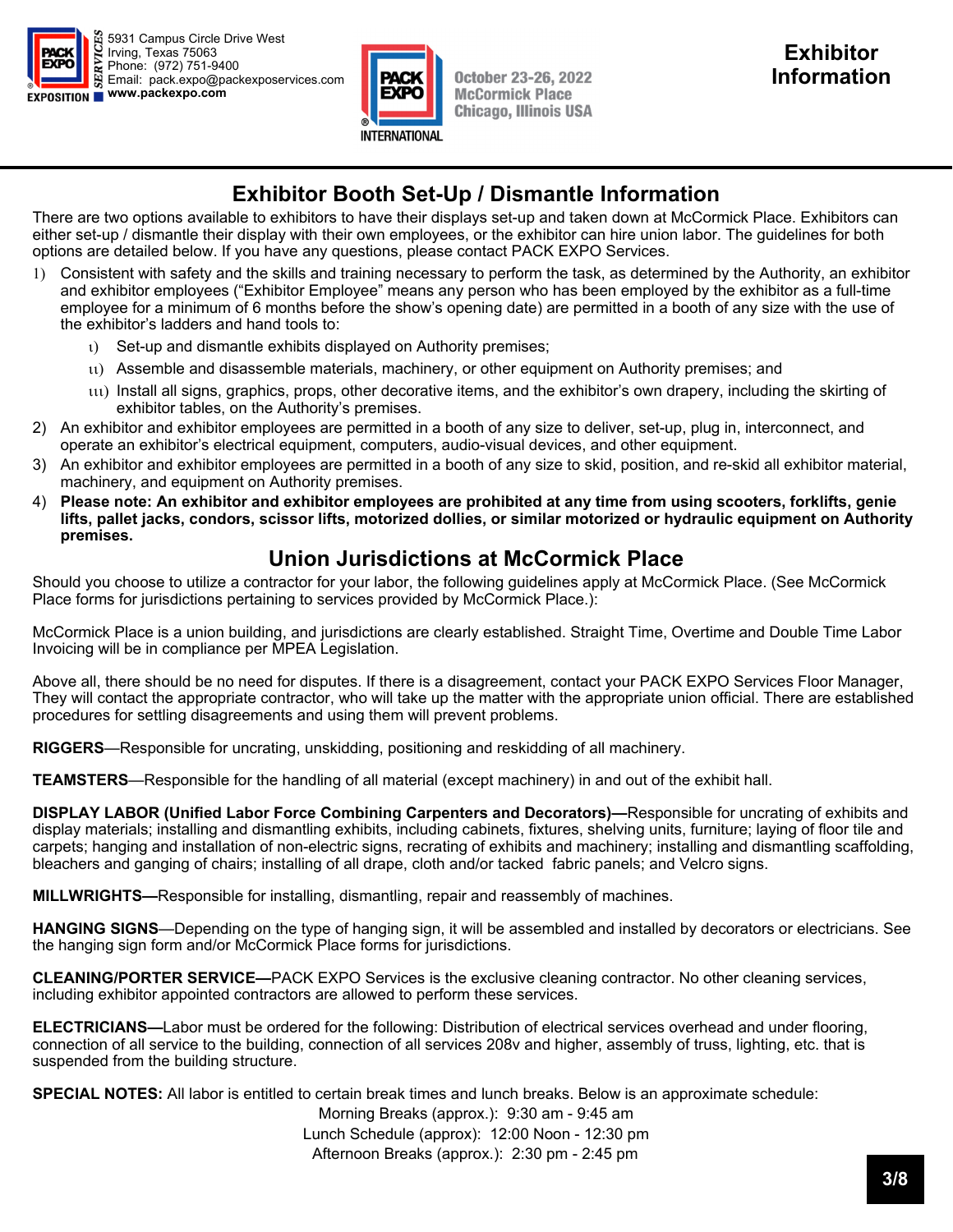



## **EXHIBITOR AND OFFICIAL SERVICES CONTRACTOR INFORMATION**

Show Management has selected PACK EXPO Services (PES) to be the Official Services Contractor for your upcoming show. As the Official Services Contractor, PES has the responsibility for material handling, electrical, air and water, all suspended rigging, general decorating and booth cleaning services. We hope this document will assist you in planning for your upcoming event.

To help you understand the Official Services Contractor responsibilities, we ask that you read and observe the following to aid in a smooth and efficient move-in and move-out of the trade show.

PES requests that exhibitors do not tip its employees by giving money, merchandise or other special considerations for services rendered. Exhibitors should not give coffee breaks other than mid-morning and mid-afternoon when employees have a fifteen minute paid break. Any attempts to solicit a gratuity by an employee for any service should be reported immediately to a supervisor of PES. PES employees are paid an excellent wage and tipping is not an accepted company policy.

PES craftsmen at all levels are instructed to refrain from expressing any disputes or directly challenging the practices of any exhibitor. All questions arising with regard to the jurisdiction or practices must be directed to a PES management representative.

| <b>PER SHOW MANAGEMENT</b>  |                                                                                                                                                                                                                                                                                                                                                                                                                                                                                                                                                                                                                                                                                                                                                                            |                                                                                                                                                                                                                                                                                                                                                                                                                                                                                                                                                                                                                                                                                                                                                                                                                                          |  |  |
|-----------------------------|----------------------------------------------------------------------------------------------------------------------------------------------------------------------------------------------------------------------------------------------------------------------------------------------------------------------------------------------------------------------------------------------------------------------------------------------------------------------------------------------------------------------------------------------------------------------------------------------------------------------------------------------------------------------------------------------------------------------------------------------------------------------------|------------------------------------------------------------------------------------------------------------------------------------------------------------------------------------------------------------------------------------------------------------------------------------------------------------------------------------------------------------------------------------------------------------------------------------------------------------------------------------------------------------------------------------------------------------------------------------------------------------------------------------------------------------------------------------------------------------------------------------------------------------------------------------------------------------------------------------------|--|--|
| <b>TASK</b>                 | <b>EXHIBITORS MAY</b>                                                                                                                                                                                                                                                                                                                                                                                                                                                                                                                                                                                                                                                                                                                                                      | <b>PES RESPONSIBILITIES</b>                                                                                                                                                                                                                                                                                                                                                                                                                                                                                                                                                                                                                                                                                                                                                                                                              |  |  |
| <b>Material</b><br>Handling | As an exhibitor you may "hand carry" material.<br>Hand carry is defined as small items such as<br>cartons and packages that an exhibitor is able to<br>carry.<br>Any mechanical assistance is limited to a small<br>dolly.<br>The assistance of any motorized device or pallet<br>jack is not permitted.<br>When exhibitors choose to "hand carry" they may  .<br>not access designated material handling areas.<br>Must use specified exhibitor hand carry areas or<br>main entrance of the facility.<br>In all other circumstances items should be<br>considered material handling.<br>Exhibitor must be in booth to take advantage of<br>one time spot.<br>In no circumstance is any exhibitor authorized<br>to use PES material handling equipment for<br>any purpose. | PES has been contracted to be the exclusive<br>provider for material handling contract services<br>as ordered by the exhibitor.<br>PES has the responsibility to manage all freight<br>docks and to schedule all vehicles into and out of<br>all designated material handling areas for the<br>show. This will assure the smooth, orderly and<br>efficient move in and move out of the tradeshow.<br>PES has the sole responsibility for loading and<br>unloading all trucks, trailers, common and<br>contract carriers at its facilities or designated<br>material handling areas.<br>PES is not responsible for any material it does<br>not handle.<br>Any freight which requires assembly, labor,<br>cranes or special equipment is not eligible for the<br>one time spot. See Material Handling Information<br>for more information. |  |  |
| Plumbing                    | Exhibitors should supply their own filter or other<br>equipment to handle moisture or water in<br>compressed air lines.<br>Exhibitors are not allowed to bring air<br>compressors on the show floor.                                                                                                                                                                                                                                                                                                                                                                                                                                                                                                                                                                       | l.<br>All service connections must be made by<br>"Qualified Plumbing Personnel".<br>See Plumbing Terms & Conditions for more<br>information.                                                                                                                                                                                                                                                                                                                                                                                                                                                                                                                                                                                                                                                                                             |  |  |
| Telephone                   | May plug and unplug their phones, modems,<br>faxes or credit card readers.                                                                                                                                                                                                                                                                                                                                                                                                                                                                                                                                                                                                                                                                                                 | McCormick Place Technology Services must<br>$\bullet$<br>distribute all concealed and under-carpet wiring.                                                                                                                                                                                                                                                                                                                                                                                                                                                                                                                                                                                                                                                                                                                               |  |  |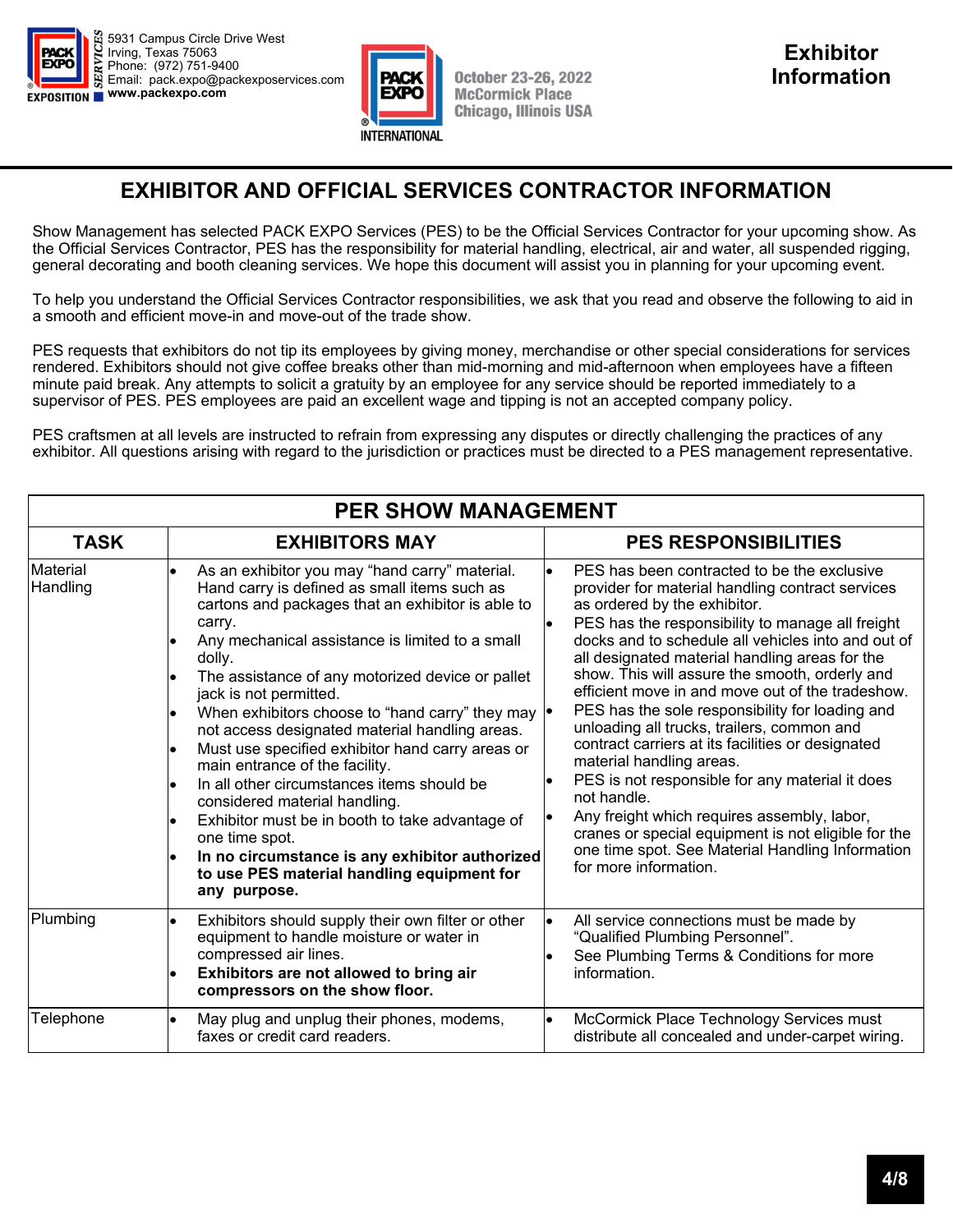



### **EXHIBITOR AND OFFICIAL SERVICES CONTRACTOR INFORMATION**

## **PER SHOW MANAGEMENT**

| <b>TASK</b>                                                 | <b>EXHIBITORS MAY</b>                                                                                                                                                                                                                                                                                                                                                                                                                                                                                                                                                                                                                                                                                                                                    | <b>PES RESPONSIBILITIES</b>                                                                                                                                                                                                                                                                                                                                                                                                                                                                                                                                                                                                                                                                                                                                                                                                    |
|-------------------------------------------------------------|----------------------------------------------------------------------------------------------------------------------------------------------------------------------------------------------------------------------------------------------------------------------------------------------------------------------------------------------------------------------------------------------------------------------------------------------------------------------------------------------------------------------------------------------------------------------------------------------------------------------------------------------------------------------------------------------------------------------------------------------------------|--------------------------------------------------------------------------------------------------------------------------------------------------------------------------------------------------------------------------------------------------------------------------------------------------------------------------------------------------------------------------------------------------------------------------------------------------------------------------------------------------------------------------------------------------------------------------------------------------------------------------------------------------------------------------------------------------------------------------------------------------------------------------------------------------------------------------------|
| Electrical                                                  | The following work may be performed by the<br>exhibitor's full-time company employees with positive<br>identification such as a medical card or payroll stub<br>but may not be performed by your Exhibitor<br>Appointed Contractor (EAC).<br>Plug in equipment into any receptacle up to<br>20A/120VAC.<br>May install their own lights attached to booth.<br>May connect modems, printers, computers and<br>keyboards, test and tune their own equipment,<br>and run their own communications cable<br>between machines in the same booth above<br>the booth carpet.<br>Mounting of monitors (to include plasma screens,<br>LCD & CRT) and the installation of hanging<br>brackets.<br>Use of halogen lamps is restricted. Ask your<br>CAM for details. | All electrical distribution.<br>All under-carpet electrical distribution.<br>Any additional electrical requirement needs or<br>changes to preorders.<br>Distribution and connection of all power in excess<br>of 20A/120V.<br>Distribution and connection of all 208V and 480V<br>power.<br>l.<br>Distribution of all electrical equipment necessary<br>to provide electrical service.                                                                                                                                                                                                                                                                                                                                                                                                                                         |
| Non-Electric<br><b>Hanging Signs</b>                        | Install and dismantle a non-electric sign attached<br>to a booth by the exhibitor's full-time employee or $\cdot$<br>approved EAC.                                                                                                                                                                                                                                                                                                                                                                                                                                                                                                                                                                                                                       | Assembly and disassembly of hanging signs.<br>Hanging of non-electrical signs and decorative<br>materials from the ceiling.<br>Installing chain hoist and attaching signs (over<br>250 lbs.).                                                                                                                                                                                                                                                                                                                                                                                                                                                                                                                                                                                                                                  |
| Rigging/<br>Electrical<br><b>Hanging Signs</b><br>and Truss | Exhibitors MAY NOT install or assemble<br>electrical hanging signs and truss.                                                                                                                                                                                                                                                                                                                                                                                                                                                                                                                                                                                                                                                                            | Assembly and disassembly of electrical hanging<br>$\bullet$<br>signs, including rotating and header signs.<br>Lighting without dimmers.<br>Programmable theatrical lighting, production,<br>related rigging and audio-visual.<br>Suspended trusses with or without legs that<br>contain dimmable or programmable lighting,<br>studio or motion picture lighting, sound system<br>projectors and/or video wall.<br>Hoist ground-supported stand-alone truss whose<br>sole purpose is overhead distribution of electrical.<br>Suspended truss with motorized hoist and<br>non-dimmable and non-programmable lights.<br>Installing chain hoist.<br>Special effects equipment.<br>Laser lighting.<br>Video monitors and plasma screens including<br>units fed by a live camera or are part of a<br>multi-screen coordinated image. |
| <b>Ground Supported</b><br><b>Truss and Lighting</b>        | Ground-supported truss that is considered to be<br><b>le</b><br>"booth structure" or mixed-use truss may be<br>assembled by your full-time employee or by an<br>approved EAC.<br>Truss which is not assembled by PES is subject<br>to all electrical rules and jurisdictions in regard<br>to any electrical work in the truss.                                                                                                                                                                                                                                                                                                                                                                                                                           | Installation and dismantle of self-climbing and/or<br>lo<br>mechanized truss systems.<br>Installation and dismantle of any programmable<br>dimmable lighting fixtures that are attached to<br>any ground-supported truss.<br>Meeting room ground supported truss for the<br>purpose of audio, visual, theatrical lighting.                                                                                                                                                                                                                                                                                                                                                                                                                                                                                                     |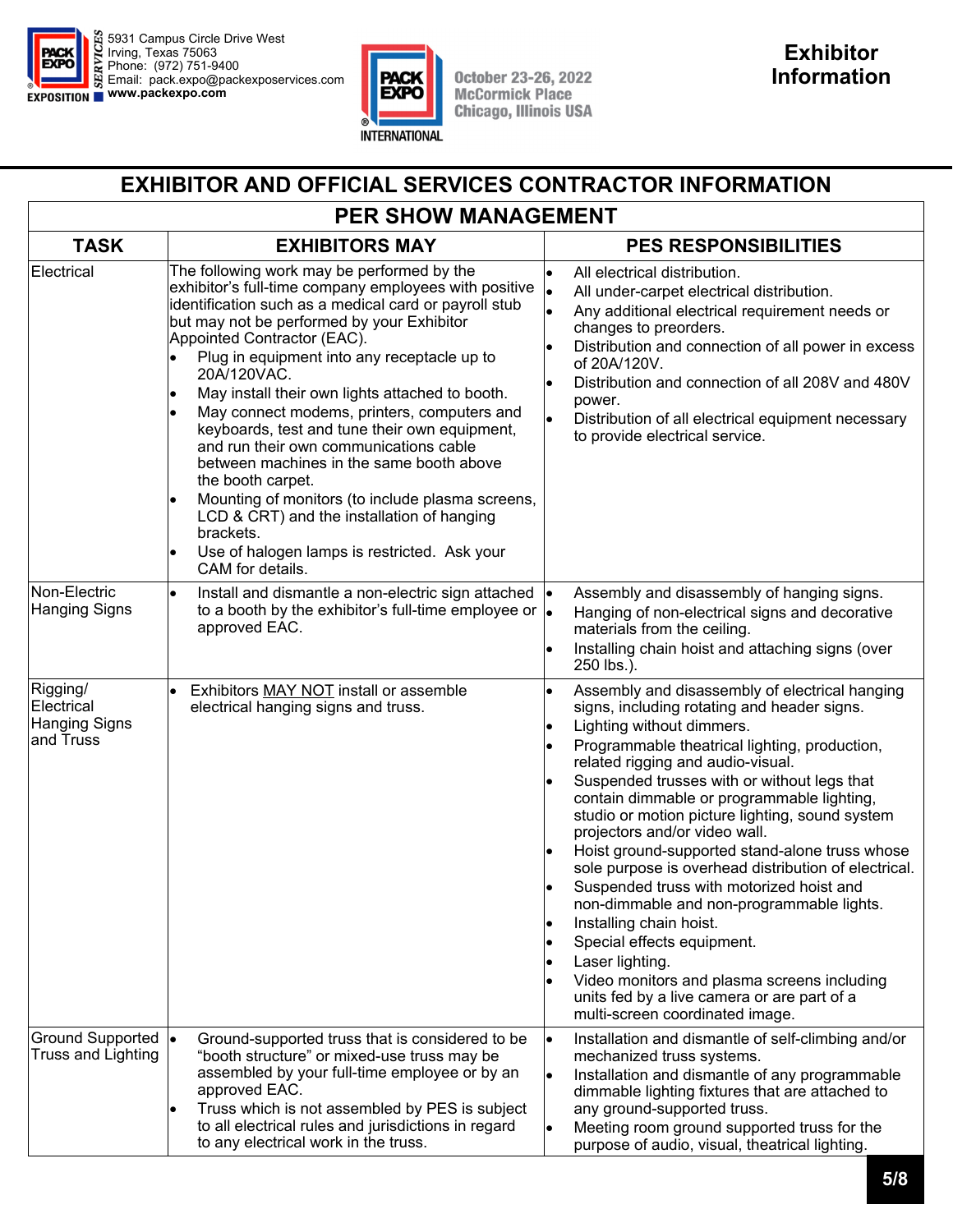



### **EXHIBITOR AND OFFICIAL SERVICES CONTRACTOR INFORMATION**

# **PER SHOW MANAGEMENT**

| <b>TASK</b>                                 | <b>EXHIBITORS MAY</b>                                                                                                                                                                                                                                                                                                                                                                                                                                                                                                                                                                                                                                                                                | <b>PES RESPONSIBILITIES</b>                                                                                                                                                                                                                                                                                                                                                                                                                                                                                                                                                                                                         |  |
|---------------------------------------------|------------------------------------------------------------------------------------------------------------------------------------------------------------------------------------------------------------------------------------------------------------------------------------------------------------------------------------------------------------------------------------------------------------------------------------------------------------------------------------------------------------------------------------------------------------------------------------------------------------------------------------------------------------------------------------------------------|-------------------------------------------------------------------------------------------------------------------------------------------------------------------------------------------------------------------------------------------------------------------------------------------------------------------------------------------------------------------------------------------------------------------------------------------------------------------------------------------------------------------------------------------------------------------------------------------------------------------------------------|--|
| <b>Booth Cleaning</b><br>and Porter Service | Full time employees of the exhibiting company<br>are allowed to clean their own booth.<br>Exhibitor Appointed Contractors (EAC's) are not<br>permitted to vacuum or utilize floor cleaning<br>equipment on the show floor.                                                                                                                                                                                                                                                                                                                                                                                                                                                                           | All booth vacuuming and porter service.<br>Maintenance of aisle carpet and common areas.                                                                                                                                                                                                                                                                                                                                                                                                                                                                                                                                            |  |
| <b>Booth Installation</b><br>and Dismantle  | As an Exhibitor you may choose to utilize your<br>own personnel to set up and dismantle your<br>exhibit.<br>If full-time company personnel are utilized to set<br>lo<br>an exhibit, they should carry positive company<br>identification, such as a medical identification<br>card or payroll stub.<br>You may hire PES to act as your Exhibitor<br>lo<br>Appointed Contractor (EAC) to perform this work.<br>You may hire an Exhibitor Appointed Contractor<br>(EAC) to perform this work.<br>All EAC's must have the appropriate credentials<br>submitted to Show Management and the facility.<br>Use of Halogen Lamps is restricted. Ask your<br>CAM for details.                                 | To secure PES labor, please utilize the labor<br>forms enclosed. Skilled PES Labor is available<br>to act as your EAC.                                                                                                                                                                                                                                                                                                                                                                                                                                                                                                              |  |
| Lift Labor                                  | Plan the layout of your machinery before you<br>come to the show.<br>Millwrights should be ordered in advance for<br>lo<br>machine assembly and confirmed upon arrival.<br>Exhibitor should provide any special tools needed  .<br>to pick up, uncrate or assemble your machinery.                                                                                                                                                                                                                                                                                                                                                                                                                   | Uncrate, un-skid, position and re-skid heavy<br>machinery.<br>Crews need not be ordered to unload and reload<br>inbound and outbound freight carriers.<br>Rigging crews will remove and return machinery<br>crates and skids as part of fulfilling rigging labor<br>orders placed by exhibitors.                                                                                                                                                                                                                                                                                                                                    |  |
| Cameras,<br>Audio and Video<br>Systems      | Install and operate their own manufactured or<br>product systems when less than 20 amps or not<br>suspended from the ceiling.<br>Plug in small sound devices.<br>lo<br>Install exhibitor's own manufactured cameras by<br>exhibitor's full time employees.<br>Exhibitors may elect to staff certain positions:<br>$\bullet$<br>$\Rightarrow$ Technical Director<br>$\Rightarrow$ Lighting Designer<br>$\Rightarrow$ Video Engineer or Audio Engineer<br>$\Rightarrow$ Slow Motion Machine Operator<br>$\Rightarrow$ Advance Projectionist<br>$\Rightarrow$ Audio Board Operator<br>$\Rightarrow$ Video Board Operator<br>$\Rightarrow$ Live Camera Operator<br>$\Rightarrow$ Lighting Board Operator | PES will be responsible for the following staffing<br>when an integrated system draws more than 20<br>amps or is suspended from the ceiling:<br>$\Rightarrow$ Crane Operator<br>Audio Technician<br>$\Rightarrow$<br>$\Rightarrow$ TV Sound Boom Operator<br><b>Character Generator</b><br>$\Rightarrow$<br>Advanced Audio Visual Technician<br>$\Rightarrow$ Tape Operator<br>Audio Visual Technician<br>Video Wall Technician<br><b>Video Utility Person</b><br>Assistant TV Audio Tech<br>Projectionist<br><b>High Rigger</b><br>$\Rightarrow$<br><b>Ground Rigger</b><br>$\Rightarrow$<br><b>Lighting Tech</b><br>$\Rightarrow$ |  |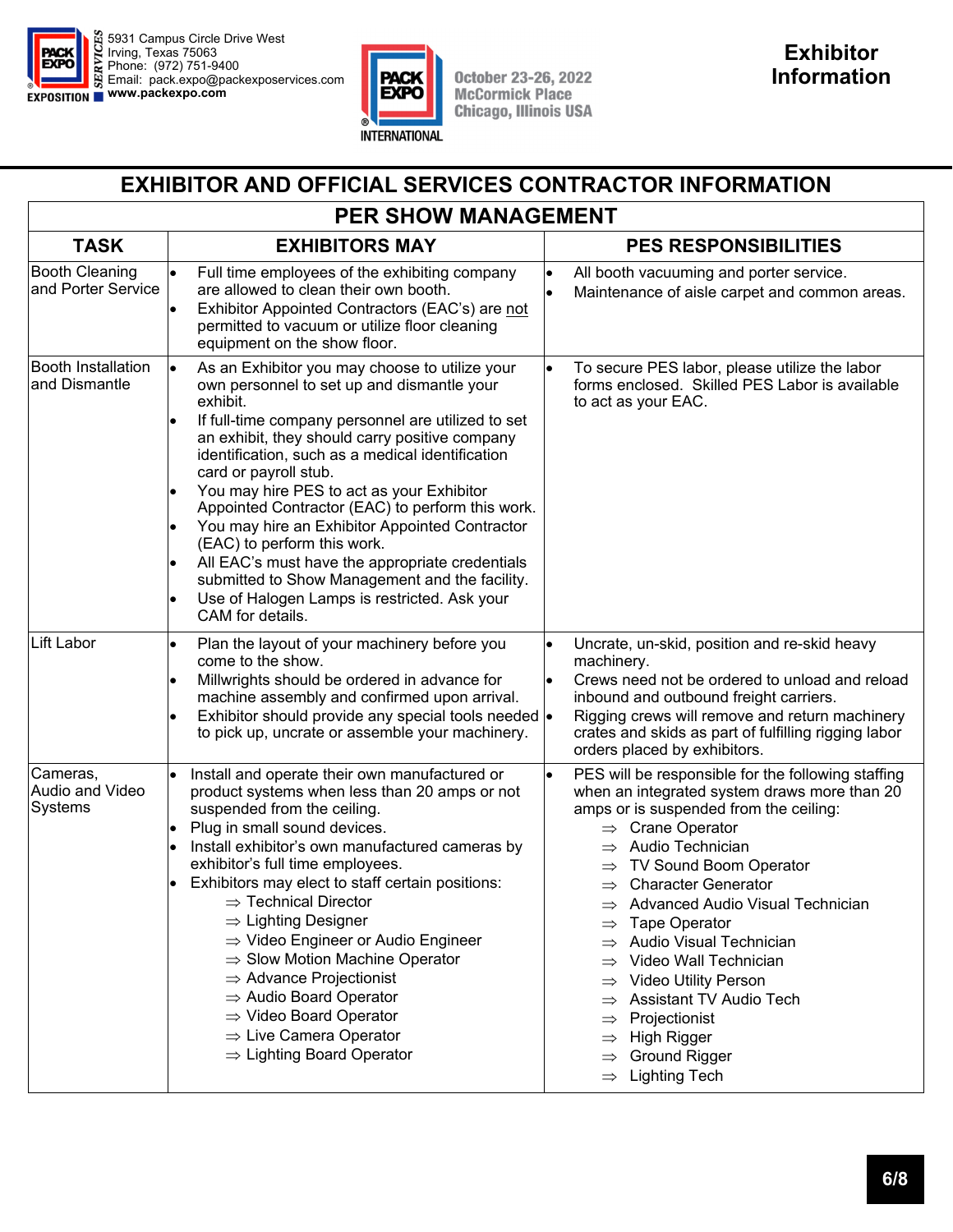



#### **LEGISLATIVE CHANGES AT MCCORMICK PLACE, CHICAGO, IL STRAIGHT TIME WINDOW - EFFECTIVE 11/30/2011**

The Illinois General Assembly, the contractors, MPEA and the unions have all agreed to enact changes to expand the straight time window available to exhibitors. These windows are as follows:

| <b>TEAMSTERS</b>                   |                                                                                 |                                  |                                                                                                    |  |
|------------------------------------|---------------------------------------------------------------------------------|----------------------------------|----------------------------------------------------------------------------------------------------|--|
| <b>Sunday</b>                      | <b>Monday - Friday</b>                                                          | <b>Saturday</b>                  | <b>Holidays</b>                                                                                    |  |
| Double Time<br>For all time worked | <b>Straight Time</b><br>6:00 am - 10:00 pm for any<br>consecutive 8 hour period | Over Time<br>For all time worked | Double Time<br>For all time worked                                                                 |  |
|                                    | After the first 8 hours worked,<br>Overtime until midnight                      |                                  | New Years Day, Memorial<br>Day, Independence Day,<br>Labor Day, Thanksgiving Day,<br>Christmas Day |  |
|                                    | Double Time<br>From midnight to 6:00 am                                         |                                  |                                                                                                    |  |

| <b>RIGGERS</b>                     |                                                                                 |                                                    |                                                                                                    |  |
|------------------------------------|---------------------------------------------------------------------------------|----------------------------------------------------|----------------------------------------------------------------------------------------------------|--|
| <b>Sunday</b>                      | <b>Monday - Friday</b>                                                          | <b>Saturday</b>                                    | <b>Holidays</b>                                                                                    |  |
| Double Time<br>For all time worked | <b>Straight Time</b><br>6:00 am - 10:00 pm for any<br>consecutive 8 hour period | Over Time<br>First 8 hours worked                  | Double Time<br>For all time worked                                                                 |  |
|                                    | After the first 8 hours worked,<br>Overtime until midnight                      | Double Time<br>After 8 consecutive hours<br>worked | New Years Day, Memorial<br>Day, Independence Day,<br>Labor Day, Thanksgiving Day,<br>Christmas Day |  |
|                                    | Double Time<br>From midnight to 6:00 am                                         |                                                    |                                                                                                    |  |

| <b>DECORATORS</b>                  |                                                                                 |                                                    |                                                                                                                                            |
|------------------------------------|---------------------------------------------------------------------------------|----------------------------------------------------|--------------------------------------------------------------------------------------------------------------------------------------------|
| <b>Sunday</b>                      | <b>Monday - Friday</b>                                                          | <b>Saturday</b>                                    | <b>Holidays</b>                                                                                                                            |
| Double Time<br>For all time worked | <b>Straight Time</b><br>6:00 am - 10:00 pm for any<br>consecutive 8 hour period | Over Time<br>First 8 consecutive hours             | Double Time<br>For all time worked                                                                                                         |
|                                    | After the first 8 hours worked,<br>Over Time until midnight                     | Double Time<br>After 8 consecutive hours<br>worked | New Years Day, Memorial<br>Day, Independence Day,<br>Labor Day, Thanksgiving Day,<br>Christmas Day, Good Friday,<br>Martin Luther King Day |
|                                    | Double Time<br>From midnight to 6:00 am                                         |                                                    |                                                                                                                                            |